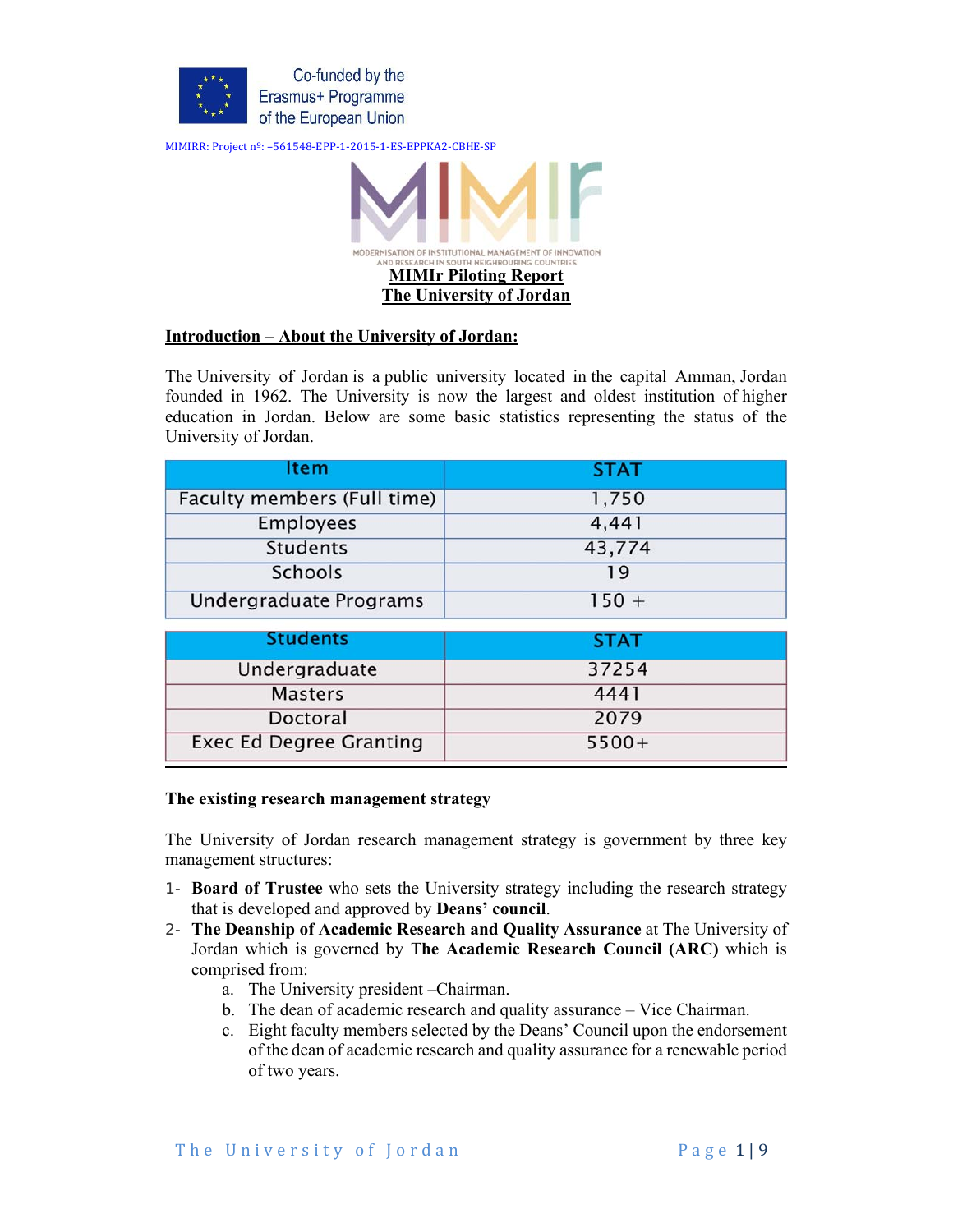

- d. Two members from outside the university with interest and experience in scientific research selected by the Deans' Council upon the recommendation of the dean of academic research and quality assurance.
- e. The Council is entitled to invite one or more persons involved with academic research to attend its meeting, without the right to vote.

# **The Academic Research Council (ARC) is responsible for:**

- a. Setting the guidelines for the scientific research strategy and suggests proposals and polices that are of priority to Jordan.
- b. Depicting the priorities and general policies of the deanship of academic research and quality assurance.
- c. Drafting the principles of cooperation and coordination with related institutions.
- d. Discussing and approving research proposals.
- e. Discussing the annual report and budget for the deanship of academic research and quality assurance.
- f. Evaluating and recommending edited and translated manuscripts for publication.

According to JU Academic Research and Quality Assurance Deanship the existing Research strategy which is derived from the University Strategy and seeks to:

- 1. Leveraging the financial support and funding for research projects by Deanship of Academic Research and Quality Assurance.
- 2. Developing the technical support of research projects funded by Deanship of Academic Research and Quality Assurance and others agencies.
- 3. Supporting research publication in the Deanship of Academic Research and Quality Assurance academic journals.
- 4. Integrate Deanship of Academic Research and Quality Assurance journals in the international databases.
- 5. Focusing on applied outcomes and patents and registering them in a ways that reserves the right of both the university and researcher.
- 6. Encouraging researcher at UJ to work within research groups (interdisciplinary research).
- 7. Working on providing the researchers with access to international research and publication database.
- 8. Expanding University of Jordan network and membership in the international research network.
- 9. Documenting the outcomes of academic research at UJ
- 10. Encouraging the creation of students' research clubs and providing them with support needed in order to make use of student's capabilities research.
- 11. Developing the research priorities that Deanship of Academic Research and Quality Assurance supports in a way that meet the need of development plans in Jordan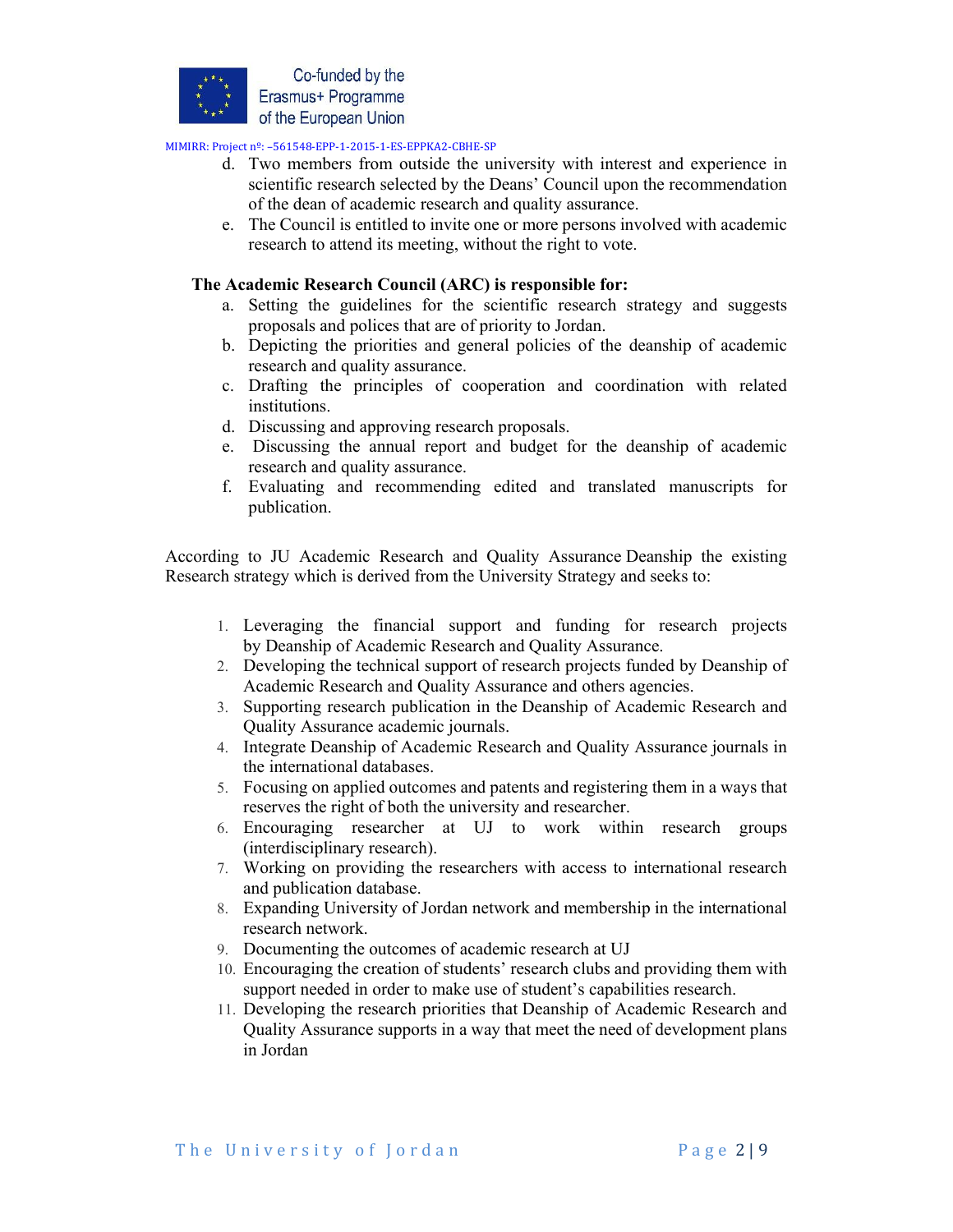

#### 3- **Research Centers board of directors**

The University of Jordan is the home of 5 key research centers that are sector focused. These include

- a. Cell therapy Center
- b. Water, Energy and Environment Research center
- c. Hamdi mango center for scientific research Center
- d. Marine Science Station
- e. Center for Women Studies

These centers are semi-independent research centers that are governed by the University Strategy, Board of Directors and managed by center director. The University strategy and the center of Board of directors are responsible for setting the center research strategy, goals and objectives whereas the Center director is responsible for implementing these strategies and managing the operations.

Finally, in terms of technology transfer and commercialization;

The University of Jordan have created a unit for technology transfer and commercialization as a result of EU funded project "Support to Research, Technological Development and Innovation in Jordan (SRTD)" phase one. This unit is now under the management of UJ Academic Research and Quality Assurance Deanship. This unit is main objectives is to provide the following support to UJ community:

- 1- Technology transfer services to UJ research's
- 2- Commercialization of UJ research output
- 3- Patent registration support services.
- 4- Training and dissemination workshops to support technology transfer, commercialization and marketing.
- 5- Provisioning of developing all supporting material for UJ technology transfer, commercialization and marketing

However, this units is suffering huge lack of resources in term of:

- 1- Human capital as there is only one employee in this unit.
- 2- Capacity and knowledge, as there is no training and capacity development for this unit.
- 3- Financial resources, as this unit have no budget to run any program or workshop or event print material.
- 4- Strategy or action plan, as there is no short plan for the unit operation or a vision for the long run.
- 5- Weak organizational support of UJ research deanship support as it is not yet considered a primary unit in the organization.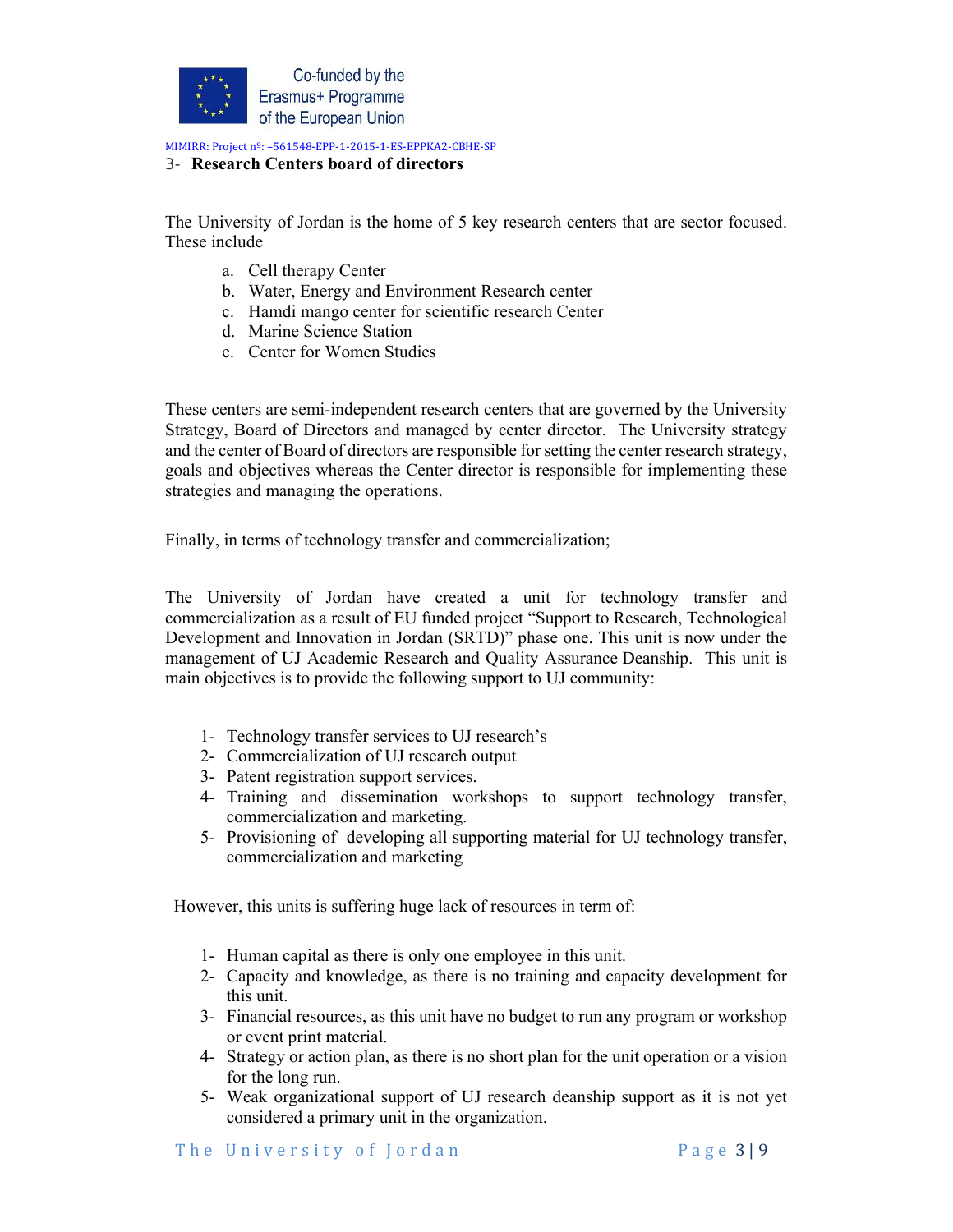

# **The main barriers to change them following the MIMIR Recommendations.**

The main barriers that we face while trying to implement MIMIR Recommendations, were as following:

- 1- The bureaucracy of getting approvals while trying to update our management structures, research mission and vision
- 2- Administrative policy-making resistance to change.
- 3- Lack of funding; not sufficient budgets for innovation and research activities.
- 4- Lack of staff in general term who are responsible for research management.
- 5- Lack of qualified and professionally trained staff prepared for implementing MIMIR recommendation.
- 6- Insufficient communications between management, researchers and academic staff.
- 7- Lack of awareness on the importance of updating our research management strategy, structure and methodology
- 8- Lack of reliable and cooperative partners ready to exchange good practices and help in implementation of Innovation and Research activities.

# **The impact of implementing a collaborative management platform in your country and with a third country**

In theory we argue that implementing a collaborative management platform will open new venues for researcher to explore, network and develop new research areas and topics. Moreover, we believe that such platform will also help utilize our resources and support our researchers. In addition,

However, we found that trust, privacy and security and political well are still huge challenges that are hindering the implementation of such platform. Moreover, we believe that our institutes are still hesitant to share their tacit knowledge and best practice for successful researcher and research institutes.

In addition, lack of technical resources to support such platform at the institute level is still a challenge while training for our staff to use and utilize such platform is still needed.

### **The impact of the trainer received during the Project.**

Developing our human capital capacity is very crucial for implementing and sustaining our Project, thus training played a great role in helping the project team in:

- 1- Identify existing inefficiencies in our research management strategies and models
- 2- Provisioning the technical assistance need to implement the project outcomes.
- 3- Developing capabilities and knowledge related to research management.
- 4- Linking our research management to best practice from EU.
- 5- Fill the hands on gap between our theory and practice.

However, we believe that: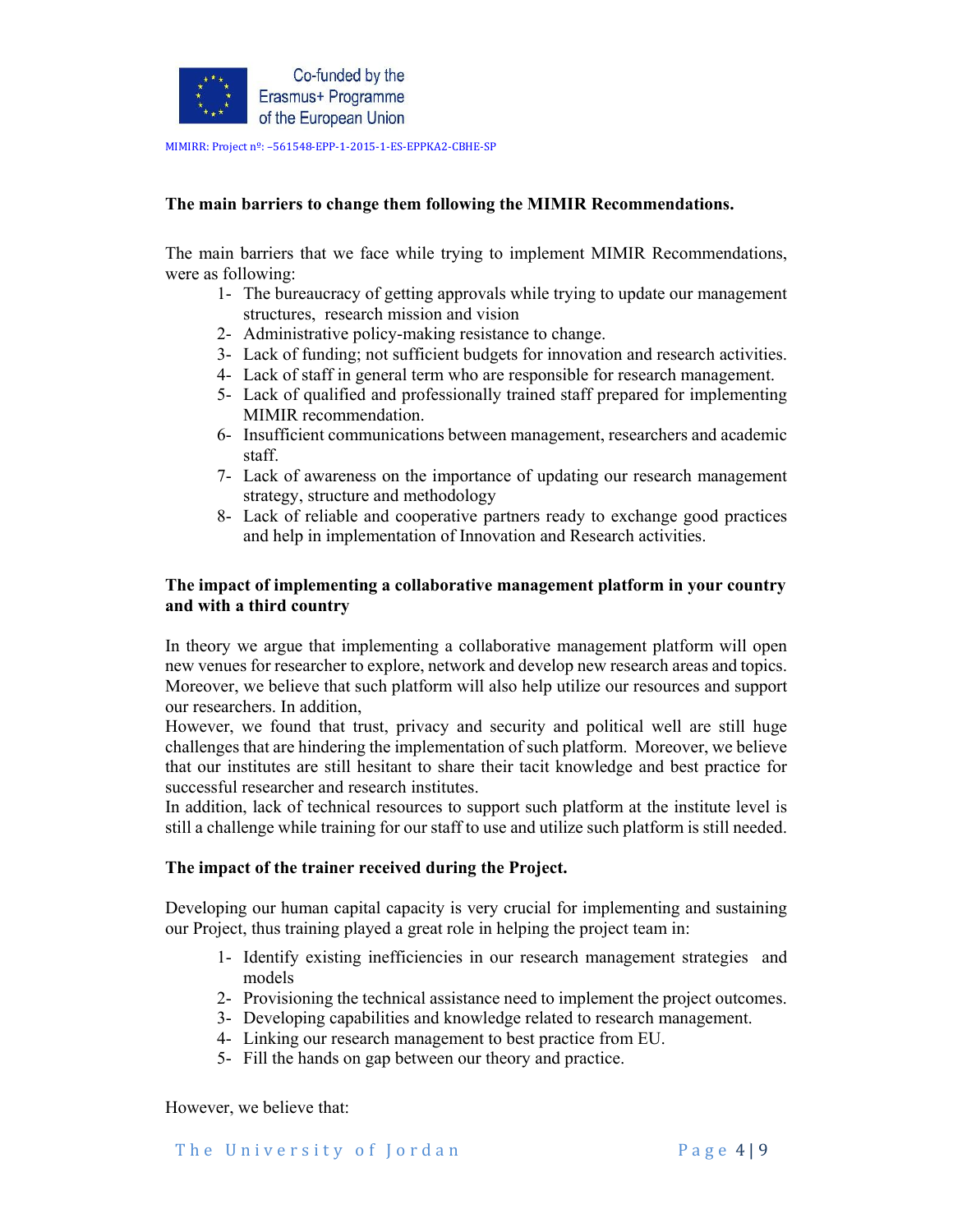

- 1- The training sessions were limited in time of each session and not enough to grasp all needed knowledge and practice.
- 2- The number of trainees is still very small relative to our needs.
- 3- The number of training session need to at least double in number of sessions to cover many research management issues that the project have addressed.
- 4- Higher participation and engagement from EU partners in the training can heavily and positively impacts the training sessions we have received. So we argue that the more partners in the project and the more training offered would have helped a lot.

# **Please, once you re-define your research management strategy and implement the MIMIR platform, please describe the impact of the project in each of the following elements:**

MiMIR had different impact on different stakeholders inside the University of Jordan depending on different factors including, easiness of regulation update, resources (Human and Financial),and acceptance of change. Following is a brief description how MiMIR recommendation have affected Research and Innovation management at The University of Jordan.

The MiMIR project recommendations had the following impact on The University of Jordan Innovation and Entrepreneurship Center after we had the Mission of the Center extended to include the research and innovation projects support. And this have been reflected in the following activities:

- 1- Providing the support for research and innovation commercialization though Signing an official MoU agreements with industry and commerce champers in Jordan that seek to support technology transfer and research commercialization.
- 2- Providing the technical assistant for Researchers who wants to develop mutual research and innovation agreements with industry
- 3- Building a database that help providing the network needed for developing I&R project to help match Researcher and industry needs and build I&R consortiums
- 4- Implementing 2 training courses to help that covered basic skills needed for managing innovation projects.
- 5- Used our social media networks and internal email distribution list to help Disseminate open funding opportunities from private, public and international partners.

In additions and in an effort to synchronize our effort with other stakeholders internally at UJ, UJIEC is working with the "External project funded department at the International affairs Unit " along with deanship of scientific research and quality assurance in UJ to :

- 1- Provide assistance for technical writing , project management, administration and follow up
- 2- Coordinate activities among project partners
- 3- Develop globalization strategies for innovation and research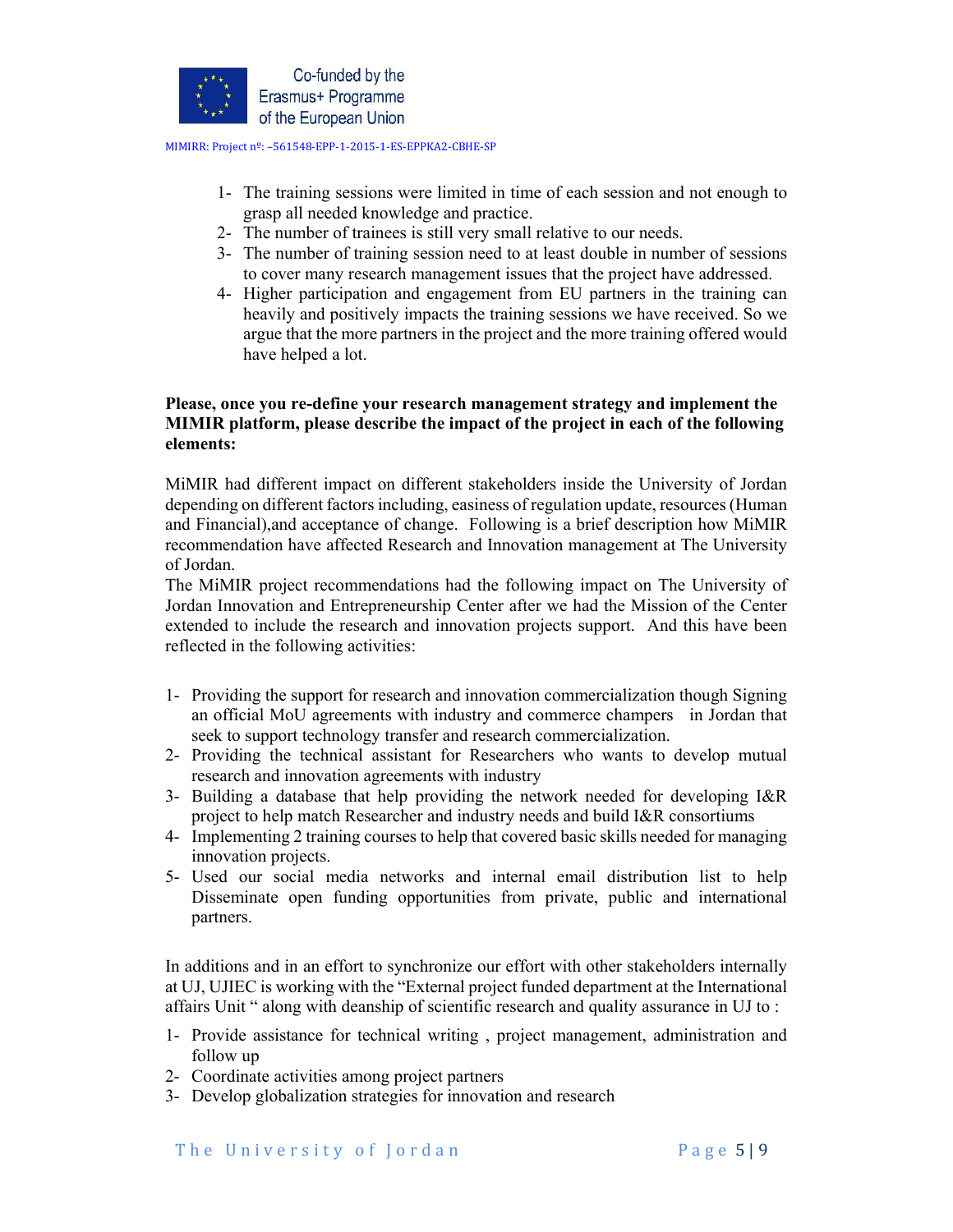

- 4- Develop research and innovation strategies and activities in relevance to funding ad market needs through
- 5- Promote technology transfer and commercialization in collaboration with Deanship of scientific research technology transfer unit.

In terms of human capital the human resources working on innovation and research management are still very limited in term of number and capacity, due to lack of financial resources and bureaucratic procedures.

Our current staff consist of only 2 employees serving around 1750 faculty members at UJ. These 2 staff still lack technical skills needed to provide all the support needed.

We still don't have an Innovation and Research Project Management Office manager or support officer but we have managed to create an Innovation and research I&E Partnership officer as described in the MiMIR Project guidelines and who is responsible for:

- 1- Disseminate and identify funding opportunities
- 2- Support the co-creation of I&R project in industry and research
- 3- Promote the development of international I&R collaboration
- 4- Build, maintain and manage partners' database (national , industry and business , and international)

In terms of technology transfer, UJIEC have managed to create an agreement by which the technology transfer office that was described previously to work in coordination with the center and help the center activities in building networks and bridges between industry and academia.

Thus the officer in the technology transfer office is now supporting the center partnership and relation department in:

- 1- Support patent, trademark, copyright registration and licensing
- 2- Provide Market and Patent Assessment services
- 3- Identify the market needs for innovation and research
- 4- Build and maintain a database for all research and innovation projects and IP management
- 5- Identify the potential and prospect innovation and research activities that are interesting for the market
- 6- Attract industry sponsored research and innovation
- 7- Plan, develop and implement technology transfer activities
- 8- Implement a set of training courses to technology transfer and bridge the gap between industry and academia
- 9- Support industry- academic Interaction and building mutual funding of research and innovation
- 10-Build and implement marketization activities for HE innovation and research to help market universities output
- 11- Develop periodical reports that present an analysis and recommendations for the development of technology transfer in HEI
- 12- Develop and maintain office forms such as Disclosure and licensing agreements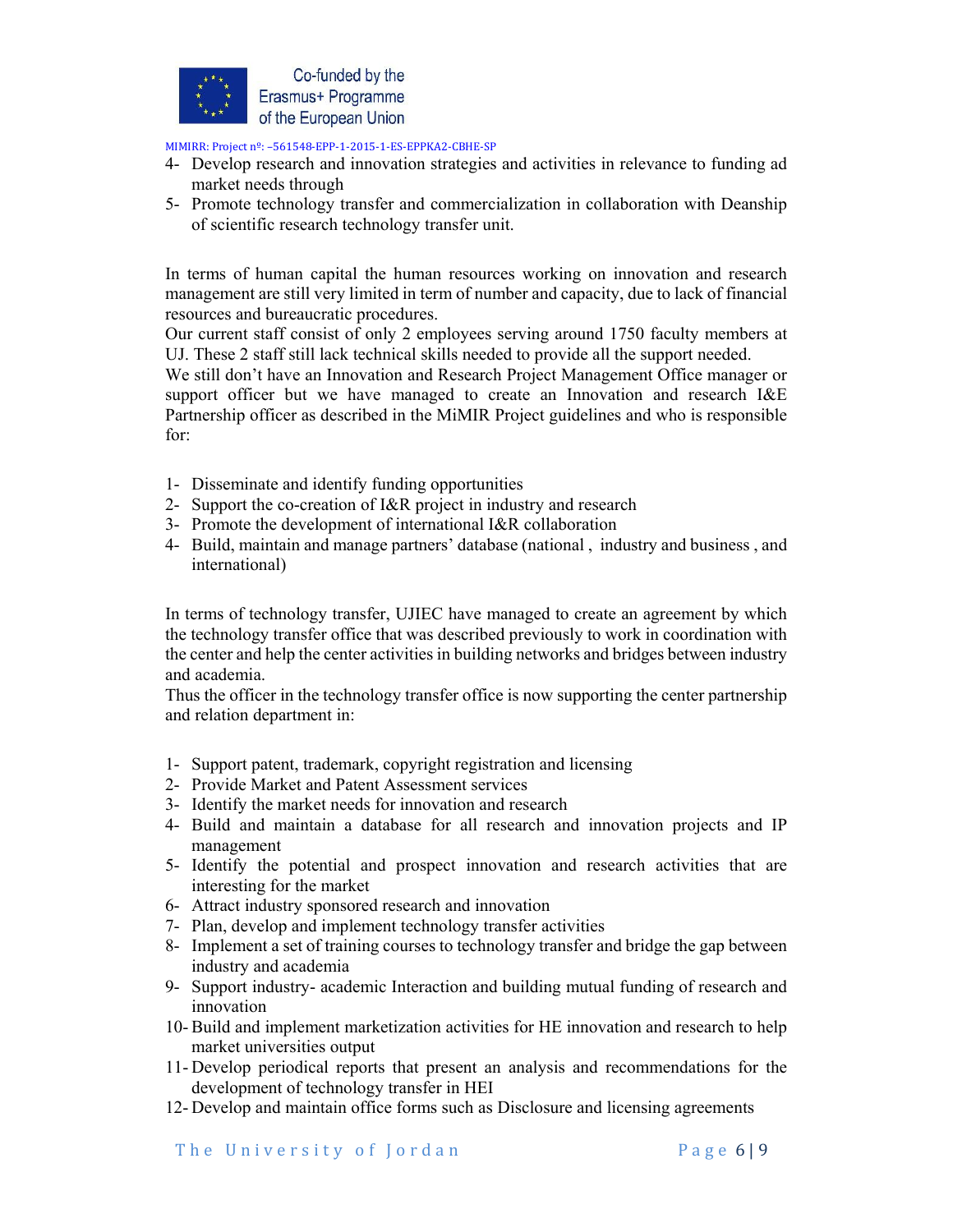

Yet, as UJ have only one employee who is running all office HR roles supported by one employee from UJIEC and they are assuming all office responsibilities as: Technology Transfer manager, Intellectual Property officer and Industry and business coordinator. Not only this, but those two employees still lacked the following skills:

- 1- Experience in patent, copyright and trademark registration and licensing.
- 2- Experience working with WIPO and international IP organizations.
- 3- Enough experience in business communication.
- 4- IP licensing and follow up on annuity deadlines
- 5- Legal knowledge for patent and trademark.
- 6- Experience in attracting industry and business funding
- 7- Enough Experience in coordinate business and industry University matching activities
- 8- Enough Experience in identifying potential business needs and opportunities
- 9- Enough experience in analyzing market requirements and financials.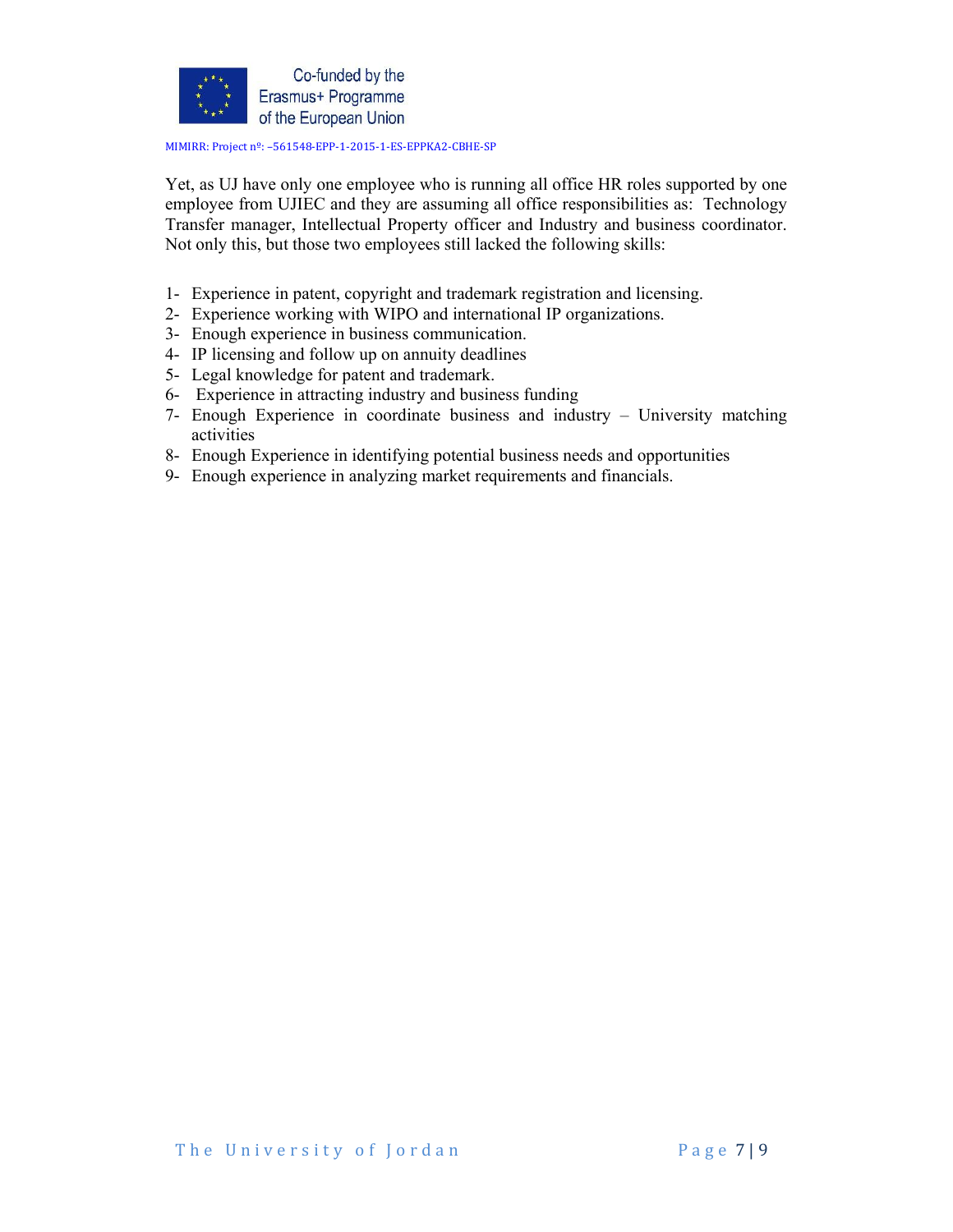

#### **IT support Platform (aim, specifications, guidelines)**

- 1. Aims
	- a. A software that will serve as a media for information sharing between different stakeholders (i.e. industry, research institutes, and government), allowing accessibility of information anytime, anywhere, any device, serving as centralized information bank documenting research activities (i.e. collaborations, conferences, etc), disseminating/sharing information on innovation and research ideas within an institute and among others with frequent real-time updates.
	- b. In order to achieve the desired aims, a software version supported by the administration in terms of finances and legislations has been developed. It should be equipped with all the aforementioned aims. It should be solicitated to all stakeholders as a shared media for information sharing and a platform for finding required information in one website.
- 2. Specifications
	- a. Platform specifications has been set according to the requirements of the participating parties in MIMIr, and taking into consideration the project scope and budget. Specifications were generalized to build a generic/customizable version of the platform which can be utilized by every institute.
	- b. Given that equipment/platform hardware are not readily implemented due to the delay of money transfer, the University of Jordan implemented a testing software version on one of its servers with limited software functionalities. The system version implemented at the UJ is a generic customizable version, that can run on any server type or operating system.
	- c. The implemented version of the software can customize the level of access, allowing control over various activities/actions, to one of the following:
		- i. Viewer: who can view, or enroll in, some projects, if the project is open for viewers.
		- ii. Manager: who can create, modify, and customize project content, in addition to, managing users, and their access levels.
		- iii. System Administrators: who can manage, and customize the platform website, on all terms possible including: projects, contents, designs, users, customizing required and optional information, etc.
	- d. Functional requirements
		- i. A system that must be able to connect with the national research database to extract researchers' names and bibliographical information, along with their research interests and advances in terms of research projects, innovation projects, or IP applications.
		- ii. Due to various administrative changes in Jordan, and policy ambiguities among high political positions, connecting to the national researcher's database was not possible.
	- e. Quality-of-service requirements
		- i. The system should be able to function at the lowest cost, anytime, anywhere, and any device; therefore, backups should happen regularly, backup servers should exist, MIMIr platform can run over various operating systems, the platform have an easy dashboard